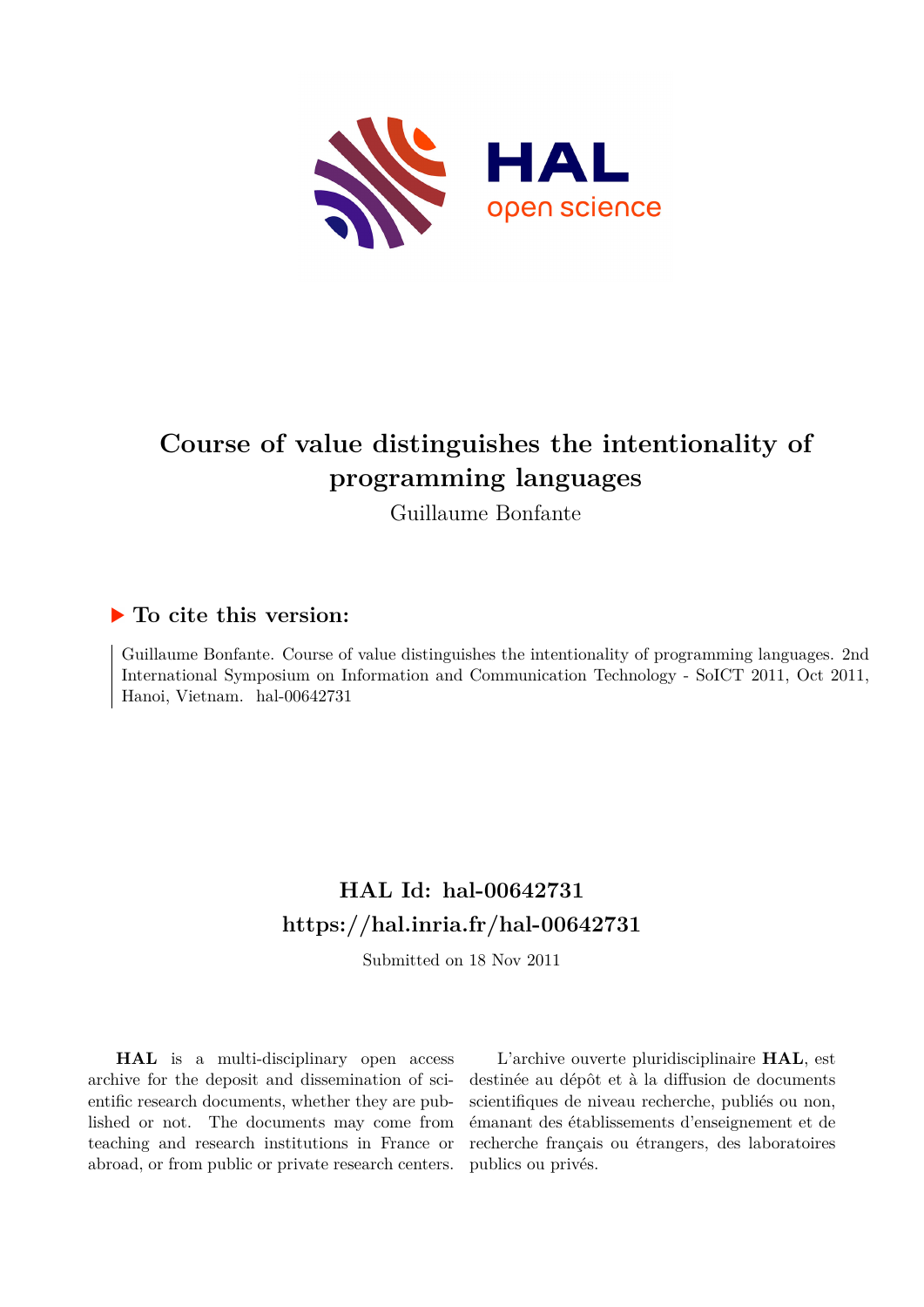## **Course of value distinguishes the intentionality of programming languages**

Guillaume Bonfante ∗ Université de Lorraine Nancy, France bonfante@loria.fr

## ABSTRACT

In this contribution, we propose to study the transformation of first order programs by course of value recursion. Our motivation is to show that this transformation provides a separation criterion for the intentionality of sets of programs. As an illustration, we consider two variants of the multiset path ordering, for the first, terms in recursive calls are compared with respect to the subterm property, for the second with respect to embedding. Under a quasi-interpretation, both characterize PTIME, the latter characterization being a new result. Once applied the transformation, we get respectively PTIME and PSPACE thus proving that the latter set of programs contains more algorithms.

#### Categories and Subject Descriptors

H.4 [Information Systems Applications]: Miscellaneous; D.2.8 [Software Engineering]: Metrics—complexity measures, performance measures

#### General Terms

Theory of computing, theory of complexity and recursion

#### Keywords

Implicit computational complexity, Space and time resource evaluation, program interpretation

## 1. INTRODUCTION

This paper follows a line opened in [3] where we have shown that transformations of languages could be used to compare sets of programs. Let us come back to the key idea. In the field of implicit computational complexity, when characterizing a set of programs, the intentionality measures the 'quantity' of programs, not the 'quantity' of functions. Indeed, one function may be computed by many programs,

possibly efficient. Thus, a set of programs may correspond to a small number of functions but with a large choice of programs. The larger choice, the easier to pick up one program. To show the strength of some theory (which defines a set of programs) one usually exhibit some remarkable example. However, the argument is usually rather weak since one has to compare programs, not functions. We point out the work of Asperti [2] who considers such complexity cliques, showing their intrinsic undecidability. See also [4] where we proved that characterizing programs computable in Ptime is  $\Sigma_2$ -complete.

To avoid such direct comparison of programs, we propose to compare sets of programs via some apparel. Let us suppose for the discussion that a program is a rewriting system, in other words, our study focuses on recursion. Let us suppose that we are given two sets  $S$  and  $S'$  of programs, and that these programs compute the same set  $U$  of functions. Suppose that under some transformation (of rewriting systems) T, the two sets  $T(S)$  and  $T(S')$  of programs yield different function sets  $V_1 \neq V_2$ , then,  $T(S) \neq T(S')$  and consequently  $S$  and  $S'$  cannot be equivalent from an implicit computational complexity point of view: indeed, would they be the same, then  $T(S) = T(S')!$  The transformation works as a kind of lens, separating thus indistinguishable programs at the first level.

In [3], we have considered the effect of adding non-determinism to programs. We have shown that this transformation does not add some computational strength to constructorfree programs (see Jones [12]) which characterize functions in Ptime. On contrary, applying it on programs with a multi-set path ordering termination proof admitting a quasiinterpretation, one obtains a characterization of Pspace. Then, if PSPACE is different from PTIME, we have shown the separation between the two sets of programs. We propose in this paper to consider a (kind of) course-of-value recursion transformation.

Referring to the study of recursive schema [15, 16], it is well known that course-of-values recursion, that is functions defined by equations of the shape:

$$
f(0, y) = g(y)
$$
  

$$
f(x + 1, y) = h(x, y, f(j_1(x), y), \dots, f(j_k(x), y)
$$

where  $g, h, j_1, \ldots, j_k$  are primitive recursive and  $j_i(x) \leq x$ for  $i \in \{1, \ldots, k\}$ , are themselves primitive recursive. A similar remark holds for recursion with parameter substitu-

*SoICT* 2011, Hanoi, Vietnam

Copyright 2011 ACM 978-1-4503-0880-9/11/10 ...\$10.00.

<sup>∗</sup>Work partially supported by project ANR-08-BLANC-0211-03 (COMPLICE) and by EA Cristal.

Permission to make digital or hard copies of all or part of this work for personal or classroom use is granted without fee provided that copies are not made or distributed for profit or commercial advantage and that copies bear this notice and the full citation on the first page. To copy otherwise, to republish, to post on servers or to redistribute to lists, requires prior specific permission and/or a fee.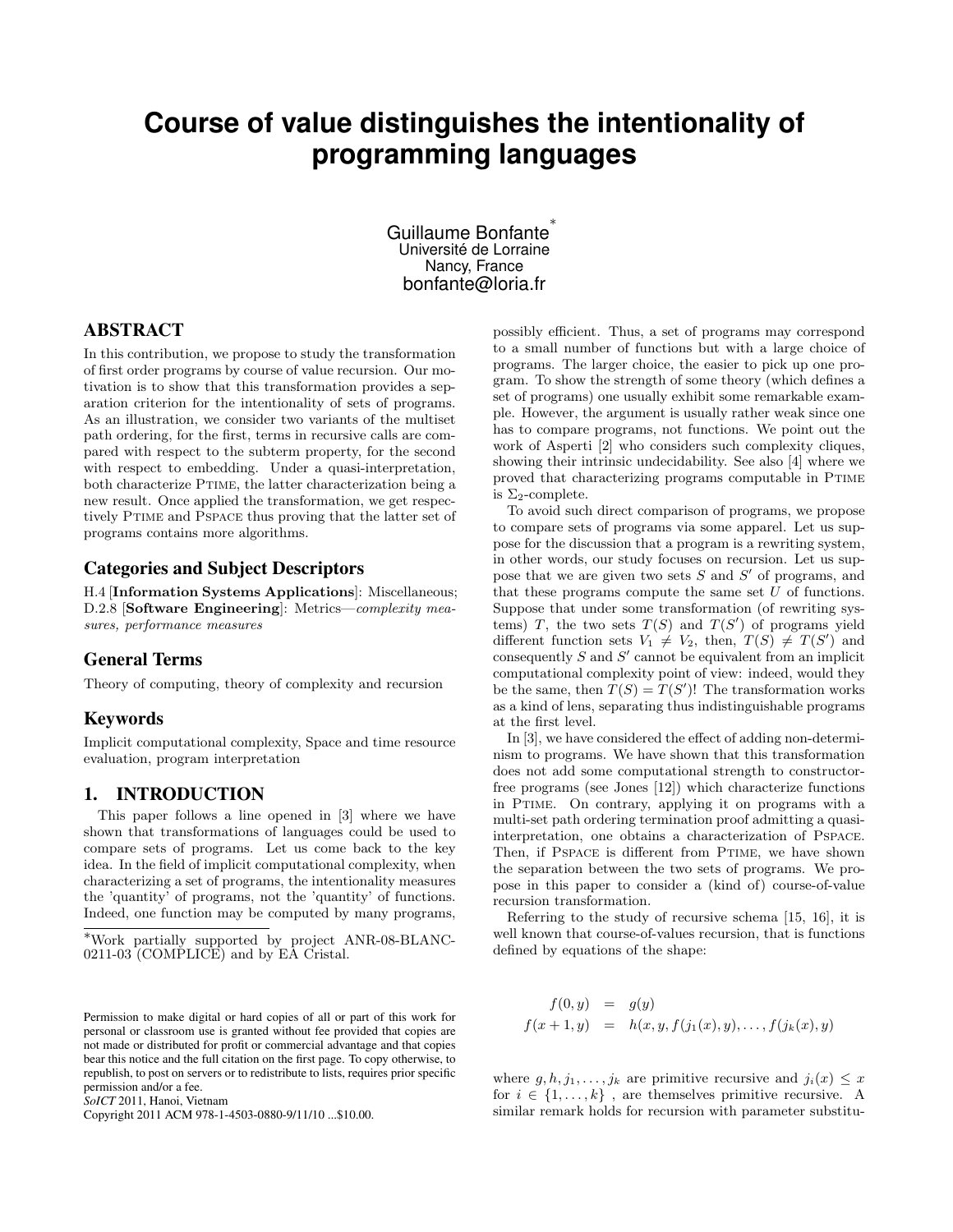tions as observed by Leivant and Marion in [14]:

$$
f(0, y) = g(y)
$$
  

$$
f(x+1, y) = h(x, y, f(x, j_1(y)), \dots, f(x, j_k(y)))
$$

Leivant and Marion have proved that restricted to safe recursion, primitive recursion with parameter substitution corresponds to the functions computable within Pspace. We will rediscover a similar characterization with courseof-value recursion in Section 4, Theorem 3(2).

As observed by Leivant, notice that the transformation of such recursive schemas into primitive recursion involves an encoding function which, in other terms, means that one uses the exponential function. For the study of classes of low complexity such as PTIME, it is then reasonable to treat both schema apart.

Actually, in the context of rewriting systems, we define a notion that subsumes both schemas. A program has a course-of-value recursive schema if a recursive call contains an argument which is computed by an other function symbol. In other words, there is a rule of the form  $f(x_1, \ldots, x_n) =$  $C[f(j_1(x_1), \ldots, j_n(x_n))]$  for some context functions  $f, j_1, \ldots, j_n(x_n)$  $j_n$ . A typical example of course-of-value is given by the quick-sort recursion:

$$
\mathtt{qs}(\ell) = \mathtt{insert}(\mathtt{qs}(\mathtt{first-half}(\ell)), \mathtt{qs}(\mathtt{second-half}(\ell)))
$$

for a non empty list  $\ell$ . The functions first-half and second-half respectively compute the first half and the second half of the list  $\ell$  (with respect to some pivot). These two functions appear as arguments of qs, the quick-sort function.

To prove the termination of recursive programs, one shows that arguments decrease according to some well-founded order. A very large number of such orders have been considered so far. We consider two of them, one based on the subterm relation and one on embedding. We recall that for the subterm relation, one erases some of the leading symbols, while for embedding, the erasing can be done at any point. For instance  $t_1 = a(a(b(\varepsilon)))$  is a subterm of  $t_2 = c(c(a(a(b(\varepsilon))))$  but not a subterm of  $t_3 = a(a(c(b(\varepsilon))))$ . But  $t_1$  is both embedded in  $t_2$  and  $t_3$ . The subterm relation and the embedding relation are well-founded. Thus, if one or more arguments of a recursive call decrease while the others stay unchanged, the program ends.

Is there a main difference between these two orderings? Let us restrict our attention to programs computing functions of polynomial growth (this will be ensured later by the interpretation). In both cases, for programs terminating by means of the subterm relation or the embedding relation, functions computed are the functions of PTIME. We want to stress the fact that the characterization for the path ordering based on the subterm relation already appeared in [4], but the one based on embedding is a new result.

But, if one applies course-of-value, the situation is different. In the first case (based on the subterm relation), either with or without course-of-value recursion we stick to functions in Ptime. In the second case, we reach Pspace. To conclude, we have established the non-equivalence of these two sets of programs.

As a matter of fact, as a by-product of our result, we show that adding course-of-value recursion to product-path ordering based on embedding together with a quasi-interpretation shifts the computed functions from PTIME to PSPACE, a characterization closed to the one of Leivant and Marion

mentioned above.

Section 2 defines the syntax of programs. The reader familiar with rewriting, interpretation and path ordering may directly jump to Section 3 which provides the new characterization of Ptime, namely given by programs with an additive quasi-interpretation and a proof by product-path-ordering based on embedding. Section 4 deals with the course-ofvalue extension of programs.

### 2. PROGRAMMING LANGUAGES

As said above, we consider rewriting systems as a model of functional programs. Apart from Definition 2, all the material is standard. We briefly recall the main definitions, essentially to fix some notations. Dershowitz and Jouannaud's survey [10] of rewriting is a good entry point for beginners.

Let  $X$  denotes a (countable) set of variables. A signature is a set of symbols, that is a pair of a name and a natural number, each symbol is referred to by its name. The number is called the symbol's arity. Given a signature  $\Sigma$ , the set of terms over  $\Sigma$  and  $\mathcal X$  is denoted by  $\mathcal T(\Sigma,\mathcal X)$  and the set of *ground terms*, that is terms without variables, by  $\mathcal{T}(\Sigma)$ . The size  $|t|$  of a term t is defined as the number of symbols in t. For instance,  $|f(a, f(a, b))| = 5$ . The height of a term, written  $||t||$ , is the longest path from the root to a leaf.  $||f(a, f(a, b))|| = 2$ . A position is a word in N<sup>\*</sup>. Given a term t, a position q denotes a sub-term  $t_{\vert q}$  by the equations:

$$
t_{|\varepsilon}
$$
 = t for the empty word  
\n $t_{|q}$  =  $t_{i|q'}$  if  $t = f(t_1,..., t_n)$  and  $q = i \cdot q'$ 

Finally, as a general notation, we use  $\vec{u}$  as a shorthand to denote sequences of terms  $u_1, \ldots, u_n$ .

DEFINITION 1 (SUBTERM AND EMBEDDING RELATIONS). The subterm relation is the smallest binary relation, denoted

$$
\leq, \text{ on terms such that } \frac{t \leq u_i}{t \leq t} \text{ and } \frac{t \leq u_i}{t \leq f(u_1, \ldots, u_n)}
$$

for all terms  $t, u_1, \ldots, u_n$  and f an n-ary symbol. The embedding relation, denoted  $\blacktriangleleft$ , is the smallest relation verifying:

$$
\frac{t \blacktriangleleft u_i}{t \blacktriangleleft f(u_1,\ldots,u_n)} \qquad \frac{(t_i \blacktriangleleft u_i)_{i=1,\ldots,n}}{f(t_1,\ldots,t_n) \blacktriangleleft f(u_1,\ldots,u_n)}
$$

for all terms  $t, t_1, \ldots, t_n, u_1, \ldots, u_n$  and f an n-ary symbol.

From the definition, it is clear that  $\leq \leq \leq$ , that is for all terms  $t, v, t \leq v \Rightarrow t \triangleleft v$ . The inclusion is strict as shown by the example:

EXAMPLE 1. Let us suppose that  $1, 2, 3, 4, 5, 6$  are unary constructors. Then,

$$
1(3(5(\bullet))) \le 1(2(3(4(5(6(\bullet))))))1(3(5(\bullet))) \not\supseteq 1(2(3(4(5(6(\bullet))))))4(5(6(\bullet))) \le 1(2(3(4(5(6(\bullet))))))4(5(6(\bullet))) \le 1(2(3(4(5(6(\bullet))))))
$$

A context is a term t whose variables occur only once.  $t[u_1, \ldots, u_n]$  is a shorthand for  $t[x_1 \leftarrow u_1, \ldots, x_n \leftarrow u_n]$ where  $x_1, \ldots, x_n$  are the variables of t given in some a priori order. Actually, from the context, no confusion should arise from the variables.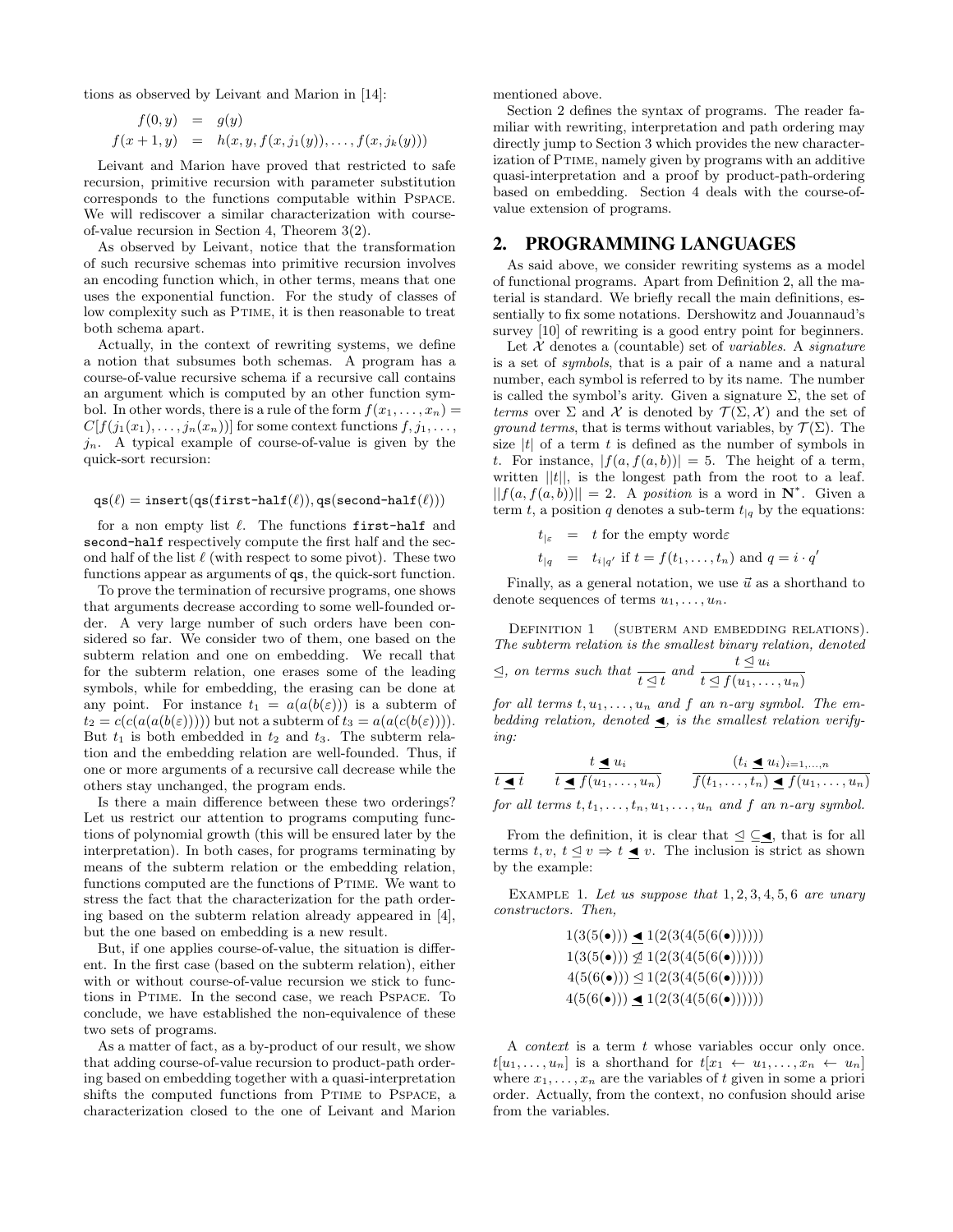We say that two contexts  $t_1$  and  $t_2$  are compatible  $(t_1)_{com}$  $t_2$ ) if either  $t_1$  or  $t_2$  is a variable or  $t_1 = f(u_1, \dots, u_n)$ ,  $t_2 = f(v_1, \dots, v_n)$  and for all  $i \leq n$ ,  $u_i \mid_{com} v_i$ .

The extension of two compatible contexts  $t_1$  and  $t_2$ , denoted  $t_1 + t_2$ , is defined by:

$$
x + t = t
$$
  
\n
$$
t + x = t
$$
  
\n
$$
f(u_1, \dots, u_n) + f(v_1, \dots, v_n) = f(u_1 + v_1, \dots, u_n + v_n)
$$

where  $x$  denotes a variable and  $f$  is a symbol. In the definition above, we suppose without loss of generality that  $t_1$ and  $t_2$  do not share variables.

EXAMPLE 2. For instance,  $\cos(\cos(x, y), z)$  is compatible with  $\cos(u, \cos(v, t))$ . And  $\cos(\cos(x, y), z)$  +  $cons(u, cons(v, t)) = cons(cons(x, y), cons(v, t)).$ 

DEFINITION 2 (COMPATIBLE EXTENSION). Given some terms  $t'_1, t_1, t_2$  such that  $t'_1 \trianglelefteq t_1$  and  $t_1 \mid_{com} t_2$ , the compatible extension of  $t_1'$  w.r.t.  $t_2$  is defined as the largest term t such that  $t \triangleq t_1 + t_2$  and  $t \mid_{com} t'_1$ . It is defined by the following equations.

- $ext(t'_1, t_1, x) = t'_1$  and  $ext(t'_1, x, t_2) = t_2$  whenever x a variable.
- Otherwise,  $t_1 = f(v_1, \ldots, v_n)$ ,  $t_2 = f(w_1, \ldots, w_n)$  and either
	- $-t'_1 = t_1$ , then  $ext(t_1, t_1, t_2) = t_1$ ,
	- $-$  or  $t'_1 \trianglelefteq v_i$  for some  $i \leq n$ , then  $ext(t'_1, t_1, t_2) =$  $ext(t'_1,\overline{v}_i,t_2),$
	- $-$  or  $v_i \trianglelefteq w_i$  for all  $i \leq n$ , then  $ext(t'_1, t_1, t_2) =$  $f(\text{ext}(u_1, v_1, w_1), \ldots, \text{ext}(u_n, v_n, w_n)).$

EXAMPLE 3. Consider for instance the terms  $\mathbf{cons}(x, z) \trianglelefteq$  $\mathbf{cons}(\mathbf{cons}(x, y), z)$  and  $\mathbf{cons}(u, \mathbf{cons}(v, t))$ . We have:  $ext(cons(x, z), cons(cons(x, y), z), cons(u, cons(v, t)) =$  $cons(x, cons(v, t)).$ 

PROPOSITION 1. Given a term t and two contexts  $t_1[x_1, \ldots, x_n]$ ,  $t_2[y_1, \ldots, y_m]$  such that  $t = t_1[u_1, \ldots, u_n] = t_2[v_1, \ldots, v_m],$ then  $t_1$  and  $t_2$  are compatible.

PROOF. By induction on the definition.  $\Box$ 

PROPOSITION 2. Let us suppose given two compatible contexts  $t_1[x_1,\ldots,x_n], t_2[y_1,\ldots,y_m].$  Given a term  $t'_1 \trianglelefteq t_1$ , let  $x_{i_1}, \ldots, x_{i_k}$  be the subset of variables in  $t'_1$  occuring in  $t_1$ . There are positions  $p_1, \ldots, p_h$  and indices  $j_1, \ldots, j_h \leq m$ such that for all terms  $u_1, \ldots, u_n, v_1, \ldots, v_m$ , if  $t_1[u_1, \ldots, u_n] =$  $t_2[v_1, \ldots, v_m],$  then

$$
t' = t'_1[u_{i_1}, \ldots, u_{i_k}] = ext(t'_1, t_1, t_2)[v_{j_1}|_{p_1}, \ldots, v_{j_h}|_{p_h}].
$$

PROOF. By induction on the definitions.  $\Box$ 

#### 2.1 Syntax of programs

In this subsection, we briefly present rewriting systems, a simple model of functional programming.

In the sequel of the section, we suppose that we are given an algebra of terms given by a (finite) signature  $\mathcal C$  on which computations are done. These terms are called constructor terms, and accordingly, symbols in the signature are called constructor symbols.

Next, we suppose given a set  $\mathcal F$  of function symbols. A rule is a pair  $(\ell, r)$ , next written  $\ell \to r$ , where:

- $\ell = \mathbf{f}(p_1, \dots, p_n)$  where  $\mathbf{f} \in \mathcal{F}$  and  $p_i \in \mathcal{T}(\mathcal{C}, \mathcal{X})$  for all  $i = 1, \ldots, n$ ,
- and  $r \in \mathcal{T}(\mathcal{C} \cup \mathcal{F}, \mathcal{X})$  is a term such that any variable occuring in r also occurs in  $\ell$ .

DEFINITION 3. A program is a quadruplet  $f = \langle C, \mathcal{F}, f, \mathcal{E} \rangle$ such that  $\mathcal E$  is a finite set of rules. We distinguish among  $\mathcal F$ a main function symbol whose name is given by the program name f.

The set of rules induces a rewriting relation written  $\rightarrow$ . The relation  $\stackrel{*}{\rightarrow}$  is the reflexive and transitive closure of  $\rightarrow$ and  $t \stackrel{!}{\rightarrow} u$  denotes the fact that  $t \stackrel{*}{\rightarrow} u$  and u is a normal form. All along, when it is not explicitly mentioned, we suppose programs to be confluent, that is, the rewriting relation is confluent.

The domain of the computed functions is the constructor term algebra  $\mathcal{T}(\mathcal{C})$ . The program  $\mathbf{f} = \langle \mathcal{C}, \mathcal{F}, \mathbf{f}, \mathcal{E} \rangle$  computes a partial function  $[\![\mathbf{f}]\!] : \mathcal{T}(\mathcal{C})^n \to \mathcal{T}(\mathcal{C})$  defined as fol-<br>lows For every  $u_k$ , see  $\mathcal{T}(\mathcal{C})$   $[\![\mathbf{f}]\!] (u_k, \ldots, u_k) = u_j \text{ iff }$ lows. For every  $u_1, \dots, u_n \in \mathcal{T}(\mathcal{C}), \llbracket \mathbf{f} \rrbracket(u_1, \dots, u_n) = v$  iff  $f(u_1, \dots, u_n) \to v$  and v is a constructor term. The notation is extended to terms by composition.

EXAMPLE 4. Equality on binary words in  ${0,1}^*$ , boolean operations, membership in a list (built on cons, nil) are computed as follows.

$$
\varepsilon = \varepsilon \rightarrow tt
$$
\n
$$
\mathbf{i}(x) = \mathbf{i}(y) \rightarrow x = y \text{ with } \mathbf{i} \in \{0, 1\}
$$
\n
$$
\mathbf{i}(x) = \mathbf{j}(y) \rightarrow ff \text{ with } \mathbf{i} \neq \mathbf{j} \in \{0, 1\}
$$
\n
$$
\mathbf{i}(x) = \varepsilon \rightarrow ff \text{ with } \mathbf{i} \in \{0, 1\}
$$
\n
$$
\varepsilon = \mathbf{i}(y) \rightarrow ff \text{ with } \mathbf{i} \in \{0, 1\}
$$
\n
$$
\text{not}(tt) \rightarrow ff
$$
\n
$$
\text{not}(ft) \rightarrow tt
$$
\n
$$
\text{or}(tf, y) \rightarrow t
$$
\n
$$
\text{or}(ff, y) \rightarrow y
$$
\n
$$
\text{and}(tt, y) \rightarrow y
$$
\n
$$
\text{and}(ff, y) \rightarrow ff
$$
\n
$$
\text{then } y \text{ else } z \rightarrow y
$$
\n
$$
\text{then } y \text{ else } z \rightarrow z
$$

The definitions of a program induce a partial order on symbols, defined as the smallest transitive relation containing  $g \preceq f$  for all  $f, g$ , such that there is a rule  $f(p_1, \dots, p_n) \to$ r and g occurs in r. Let  $\prec$  denotes the strict part of  $\preceq$  and  $\simeq$  the equivalence relation induced by  $\preceq$ . The rank is then the equivalence class of a symbol w.r.t.  $\approx$ . We define constructors to be symbols of a rank smaller than any other ranks.

 $if$  tt  $if$   $f$ 

Given a program  $\langle \mathcal{C}, \mathcal{F}, f, \mathcal{E} \rangle$ , we define  $\mathcal{E}_{\leq f}$  to be the subset of  $\mathcal E$  restricted to rules  $g(p_1, \dots, p_n) \to r$  such that  $g \prec f$ . The rewriting relation  $\rightarrow_{\leq f}$  denotes the corresponding restriction to  $\mathcal{E}_{\leq f}$ . Given a symbol f, we define  $f(t_1,\ldots,t_n)\rightarrow_f u$  iff

$$
f(t_1,\ldots,t_n)\to_{
$$

This notion is known as relative rewriting relation.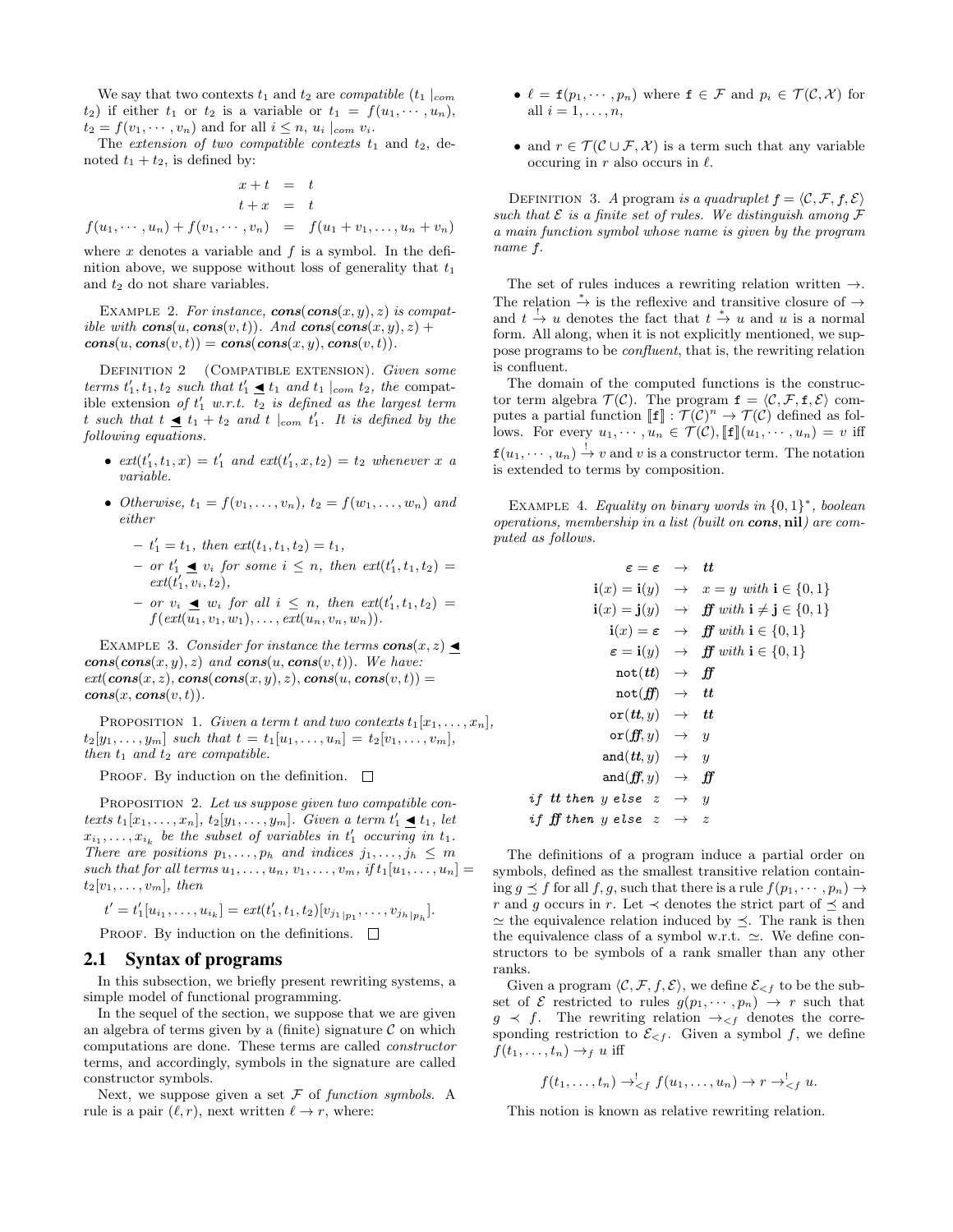DEFINITION  $4$  (CALL-TREE). Suppose we are given a program  $\langle \mathcal{C}, \mathcal{F}, f, \mathcal{R} \rangle$ . Let  $\leadsto$  be the relation

$$
(f, t_1, \ldots, t_n) \rightsquigarrow (g, u_1, \ldots, u_m)
$$
  
\n
$$
\Leftrightarrow
$$
  
\n
$$
f(t_1, \ldots, t_n) \rightarrow C[g(w_1, \ldots, w_m)] \land \forall i : w_i \stackrel{!}{\rightarrow} u_i
$$

with f and g some defined symbols, and  $t_1, \ldots, t_n, u_1, \ldots, u_m$ some constructor terms. Given a term  $f(t_1, \ldots, t_n)$ , the relation  $\rightsquigarrow$  defines a tree whose root is  $(f, t_1, \ldots, t_n)$  and  $\eta'$ is a daughter of  $\eta$  iff  $\eta \rightsquigarrow \eta'$ . The size of a call-tree is the number of nodes it contains.

EXAMPLE 5. The call tree of  $0(1(\epsilon)) = 0(0(\epsilon))$  is



#### 2.2 Interpretations of programs

The result presented in the following sections are correct whenever all computed functions have polynomial growth rate. However, to ensure that property (see corollary 1) in an effective way, we propose to use interpretations. Other methods could be used.

Given a signature  $\Sigma$ , a  $\Sigma$ -algebra on **R** is a mapping  $\Vert - \Vert$ which associates to every n-ary symbol  $f \in \Sigma$  an n-ary function  $\langle f | \cdot, \mathbf{R}^n \to \mathbf{R} \rangle$ .

DEFINITION 5. Given a program  $\langle \mathcal{C}, \mathcal{F}, f, \mathcal{E} \rangle$ , let us consider a  $(C \cup F)$ -algebra  $\vert - \vert$  on **R**. It is said to:

1. be weakly monotonic if for any symbol f, the function  $(\text{If})$  is a weakly monotonic function, that is if  $x_i \geq x'_i$ ,<br>then then

$$
(f)(x_1,\ldots,x_n)\geq (f)(x_1,\ldots,x'_i,\ldots,x_n),
$$

- 2. have the weak sub-term property if for any symbol f, the function  $\|f\|$  verifies  $\|f\|(x_1, \ldots, x_n) \geq x_i$  with  $i \in 1, \ldots, n$ ,
- 3. to be weakly compatible if for all rules  $\ell \to r$ ,  $\ell \ell \geq r$ ,

An algebra verifying both three hypotheses is a called a quasiinterpretation.

Finally, we restrict the interpretations over the real numbers to be Max-Poly functions, that is functions obtained by finite compositions of the constant functions, maximum, addition and multiplication. In [5], we have proved that it is decidable to compute (if it exists!) an interpretation given a program.

The generalized geography game suppose that we are given a direct acyclic graph q, a node  $r \in q$ . Alternatively, player and opponent play a successor of the current node (player begins with r). The first who can't play (there is no more successors) looses. The question is: "does player has a winning strategy<sup>1</sup>? Even if the graph is binary, that is each node has at most two successors, the problem is known to be Pspace-complete. The problem is solved by the following program.

Example 6.

player(g) → if snd(g) = ε then if fst(g) = ε then ff else not(opp(rem1(g))) else not(and(opp(rem1(g)), opp(rem2(g)))) opp(g) → if snd(g) = ε then if fst(g) = ε then ff else not(opp(rem1(g))) else not(and(player(rem1(g)), player(rem2(g)))) fst(cons(T(x), `)) → fst(`) fst(cons(V (x, y, z), `) → y fst(cons(i(x), `)) → fst(`) fst(nil) → ε snd(cons(T(x), `)) → snd(`) snd(cons(V (x, y, z), `) → z snd(cons(i(x), `)) → snd(`) snd(nil) → ε rem1(g) → goto(rem(g), fst(g)) rem2(g) → goto(rem(g), snd(g)) rem(cons(T(x), `)) → cons(T(x), rem(`))

$$
\begin{array}{rcl} \mathit{rem}(\mathit{cons}(I\left(\mathit{x}),\ell)\right) & \rightarrow & \mathit{cons}(I\left(\mathit{x}),\mathit{rem}(\ell)\right) \\[1ex] \mathit{rem}(\mathit{cons}(V(\mathit{x},y,z),\ell)) & \rightarrow & \mathit{cons}(\mathit{x},\ell) \\[1ex] \mathit{rem}(\mathit{cons}(\mathbf{i}(x),\ell)) & \rightarrow & \mathit{cons}(\mathbf{i}(x),\mathit{rem}(\ell)) \\[1ex] \mathit{rem}(\mathbf{nil}) & \rightarrow & \varepsilon \\[1ex] \mathit{goto}(\mathit{cons}(T(V(\mathit{x},y,z)),\ell,m)) & \rightarrow & \mathit{if} \ \mathit{m} = \mathit{x} \\[1ex] \mathit{theness} \ \mathit{cons}(V(\mathit{x},y,z)) \end{array}
$$

then 
$$
cons(V(x, y, z), \ell)
$$
   
else

 $\mathbf{cons}(T(V(x, y, z)), \mathbf{goto}(\ell, m))$ 

$$
\begin{array}{rcl} \textit{goto}(\textit{cons}(V(x,y,z),\ell),m) & \rightarrow & \varepsilon \\ \textit{goto}(\textit{cons}(\textbf{i}(x),\ell),m) & \rightarrow & \textit{cons}(\textbf{i}(x),\textit{goto}(\ell,m)) \\ \textit{goto}(\textbf{nil},m) & \rightarrow & \varepsilon \end{array}
$$

Such a program admits a quasi-interpretation. Set

$$
(\text{nil}) = (\varepsilon) = (\text{ff}) = (tt) = 1
$$
  
\n
$$
(T)(x) = (\text{il})(x) = 1 = x + 1
$$
  
\n
$$
(\text{cons})(x, y) = x + y + 1
$$
  
\n
$$
(V)(x, y, z) = x + y + z + 1
$$

with  $i \in \{0, 1\}$ . All other n-ary symbols f are mapped to  $\{f\}(x_1, \ldots, x_n) = \max(x_1, \ldots, x_n).$ 

At the beginning of the computation, the graph is given by an adjacent list of the form  $\mathbf{cons}(e, \ell)$  where  $\ell$  denotes the rest of the list and  $e = T(V(x, y, z))$  denotes the (not yet visited) node x with two successors y and  $z^2$ . In the computation process, the current node is denoted by  $e = V(x, y, z)$ and a visited node by  $e = x$ . Finally, at the beginning of the computation, the root node is supposed to be denoted by  $V(r, y, z)$  with y and z its successors.

Few notes on the program.  $fst(g)$  (respectively snd) computes the first (resp. second) successor of the current node.  $\mathfrak{goto}(g,m)$  puts m as the current node of g, rem<sub>1</sub>(g) removes the current node and puts its first successor as the current

<sup>&</sup>lt;sup>1</sup>That is, he cannot loose if playing properly.

<sup>&</sup>lt;sup>2</sup>If x has one successor, z is supposed to be  $\varepsilon$ , if it has zero successor, then  $y = z = \varepsilon$ .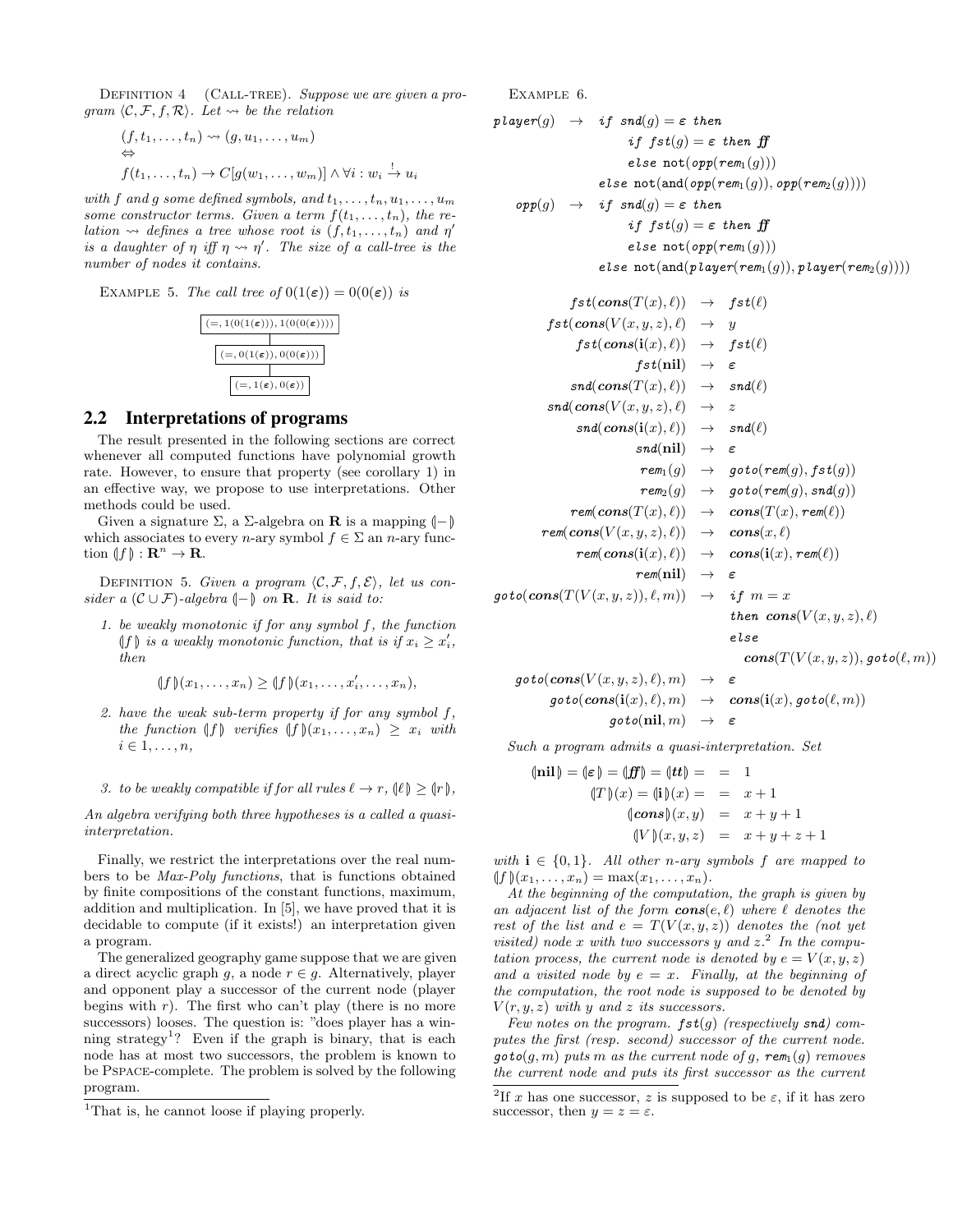node. rem<sub>2</sub>(g) is analogous. rem(g) marks the current node as a visited node.

DEFINITION 6. The interpretation of a symbol  $f$  is said to be additive if it has the shape  $\sum_i x_i + c$  for some constant  $c > 1$ . A program with an interpretation is said to be additive when its constructors are additive.

For instance, the program given in Example 6 is additive. We recall a proposition and a corollary taken from [4]:

PROPOSITION 3. Let  $\langle \mathcal{C}, \mathcal{F}, f, \mathcal{E} \rangle$  be a program with an additive quasi-interpretation. Then, there is a constant  $K > 0$ such that  $|t| \leq K \times |t|$  for all constructor terms  $t \in \mathcal{T}(\mathcal{C})$ .

Given a program with an additive quasi-interpretation, suppose that  $u_1, \ldots, u_n \in \mathcal{T}(\mathcal{C})$ . Whenever  $t[u_1, \ldots, u_n] \stackrel{*}{\rightarrow}$ v with  $v \in \mathcal{T}(\mathcal{C})$ , then  $|v| \leq (t(u_1, \ldots, u_n))$ . So, the size of the outputs of programs is directly linked to the value of the initial interpretation. For additive programs, Proposition 3 leads to  $|v| \leq (t)(K|u_1|, \ldots, K|u_n|)$ . Consequently,

COROLLARY 1. The output of additive program has a polynomial size w.r.t. to its corresponding input.

#### 2.3 Termination proofs

Proving the termination of a program is a very common issue of software engineering. Many methods have been considered so far, and we are considering one of the most simple, namely path orderings which are decidable simplification orderings. The proof of the well-foundedness of  $\prec_{mpo}$ is due to Dershowitz [9] and Kamin and Levy [13] and relies on Kruskal theorem. An formalized proof of the wellfoundedness of the multiset path ordering by Coupet-Grimal and Delobel can be found in [8].

A precedence  $\prec_{\mathcal{F}}$  (strict precedence  $\prec_{\mathcal{F}}$ ) is a quasi-ordering (strict partial ordering) on a given set  $\mathcal F$  of function symbols. We define the equivalence relation  $\approx_{\mathcal{F}}$  as  $f \approx_{\mathcal{F}} g$  iff  $f \prec_F g$  and  $g \prec_F f$ . This precedence  $\prec_F$  on function symbols extends canonically to  $\mathcal{C}\cup\mathcal{F}$  with the following relations  $\forall \mathtt{f}\in\mathcal{F},\, \forall \mathtt{c}\in\mathcal{C},\, \mathtt{c} \prec_{\mathcal{F}} \mathtt{f}.$ 

DEFINITION 7. Given an ordering  $\prec$  on terms, its product extension  $\prec$  over sequences (of equal length) is defined by:  $(m_1, \dots, m_k) \prec (n_1, \dots, n_k)$  if and only if (i)  $\forall i \leq k, m_i \preceq$  $n_i$  and  $(ii) \exists j \leq k$  such that  $m_j \prec n_j$ .

It is clear that if the ordering  $\prec$  on terms is well-founded, then its extension to sequences is also well-founded. This is the core point of the following ordering.

DEFINITION 8. Given a program  $\langle \mathcal{C}, \mathcal{F}, f, \mathcal{E} \rangle$  and a precedence  $\preceq_{\mathcal{F}}$ , we define the subterm product path ordering  $\prec_{mpo}^{\leq}$ by the rules of Figure 1. A program is ordered by  $\prec_{mpo}^{\mathcal{L}}$  iff there is a precedence  $\preceq_{\mathcal{F}}$  such that for each rule  $l \to r$ , the inequality  $r \prec_{mpo}^{\leq} l$  holds.

REMARK 1. The product path ordering is closed under substitutions and context.

EXAMPLE 7. The program of Example 4 can be ordered by product path ordering. Set  $\prec$  to be or  $\prec$  and  $\prec$  not  $\prec = \prec$ it-the-else  $\prec$  in.

However, Example 6 cannot be ordered by the ordering. As we will see later, this is due to the rule

$$
\begin{array}{lcl} \textit{player}(g) & \rightarrow & \textit{if} \ \textit{snd}(g) = \varepsilon \ \textit{then} \\ & & \textit{if} \ \textit{fst}(g) = \varepsilon \ \textit{then} \ \textit{ff} \\ & & \textit{else} \ \textit{not}(\textit{opp}(\textit{rem}_1(g))) \\ & & \textit{else} \ \textit{not}(\textit{and}(\textit{opp}(\textit{rem}_1(g)), \textit{opp}(\textit{rem}_2(g)))) . \end{array}
$$

DEFINITION 9. The embedding product path ordering  $\prec_{mpo}^{\blacktriangleleft}$ is defined in exactly the same manner, but with constructors compared as in Figure 2.

Since the subterm relation is included in the embedding relation, it is clear that programs ordered by  $PPO_{\leq}$  are ordered by  $PPO_{\triangleleft}$ .

The main difference between  ${\cal PP}O_{\trianglelefteq}$  and  ${\cal PP}O_{\blacktrianglelefteq}}$  is that  $t \prec_{mpo}^{\leq} u$  iff  $t \lhd u$  for all constructor terms  $t, u$ . For  $PPO_{\blacksquare}$ , we get a larger set  $t \prec_{mpo}^{\blacktriangleleft} u$  iff  $t \blacktriangleleft u$ . As a consequence, a rule such as:

$$
f(1(0(x))) \to f(1(x))
$$

is not compatible with  $\prec_{mpo}^{\leq}$  but it is compatible with  $\prec_{mpo}^{\blacktriangle}$ .

#### 3. CHARACTERIZATIONS OF PROGRAMS

In this section, we address the following problem. Is there a fundamental difference between the two product path orderings? We answer to the question by a characterization of the functions computed by means of the two orderings. Let us begin recalling the following theorem,

THEOREM 1. *[Bonfante, Marion and Moyen [4]]* Functions computed by programs with an additive quasi-interpretation and a termination proof by  $PPO\triangleleft$  are exactly PTIME functions.

Actually, it is safe to replace  $PPO_{\leq}$  by  $PPO_{\leq}$  as shown by the Theorem:

THEOREM 2. Functions computed by programs with an additive quasi-interpretation and a termination proof by  $PPO_{\blacktriangleleft}$ are exactly Ptime functions.

Since programs ordered by  $PPO\triangleleft$  are ordered by  $PPO\triangleleft$ , it is immediate that PTIME functions can be computed by programs ordered by  $PPO_{\blacksquare}$  with an additive quasi-interpretation. So, the issue is to prove that the converse holds.

The main issue with the embedding relation is that the set of terms  $U_t = \{u \mid u \prec_{mpo}^{\blacktriangleleft} t\}$  does not have a polynomial size w.r.t. the size of the constructor term  $t$ . This property is a key feature used in the proof of [4] to apply memoisation. For the embedding relation, one may observe that all the sequences of booleans of size *n* verify:  $\{0,1\}^n \subset U_{01} \dots 01$ .  $\overline{n}$  times

Thus, 
$$
|U_{\underbrace{01\,\ldots\,01}}| \geq 2^n
$$
 leads to an exponential lower bound.

This is bad news.

The remaining of the Section is devoted to the proof of Theorem 2. The core point of the proof is to show that actually, when evaluating  $f(t_1, \ldots, t_n)$  for some constructor terms  $t_1, \ldots, t_n$ , not all the terms  $f(u_1, \ldots, u_n)$  with  $u_1 \blacktriangleleft$  $t_1, \ldots, u_n \trianglelefteq t_n$  will be evaluated, only a polynomial number of them. This is Proposition 6. After this crucial step, the proof follows the line of the proof of Theorem 1 in [4].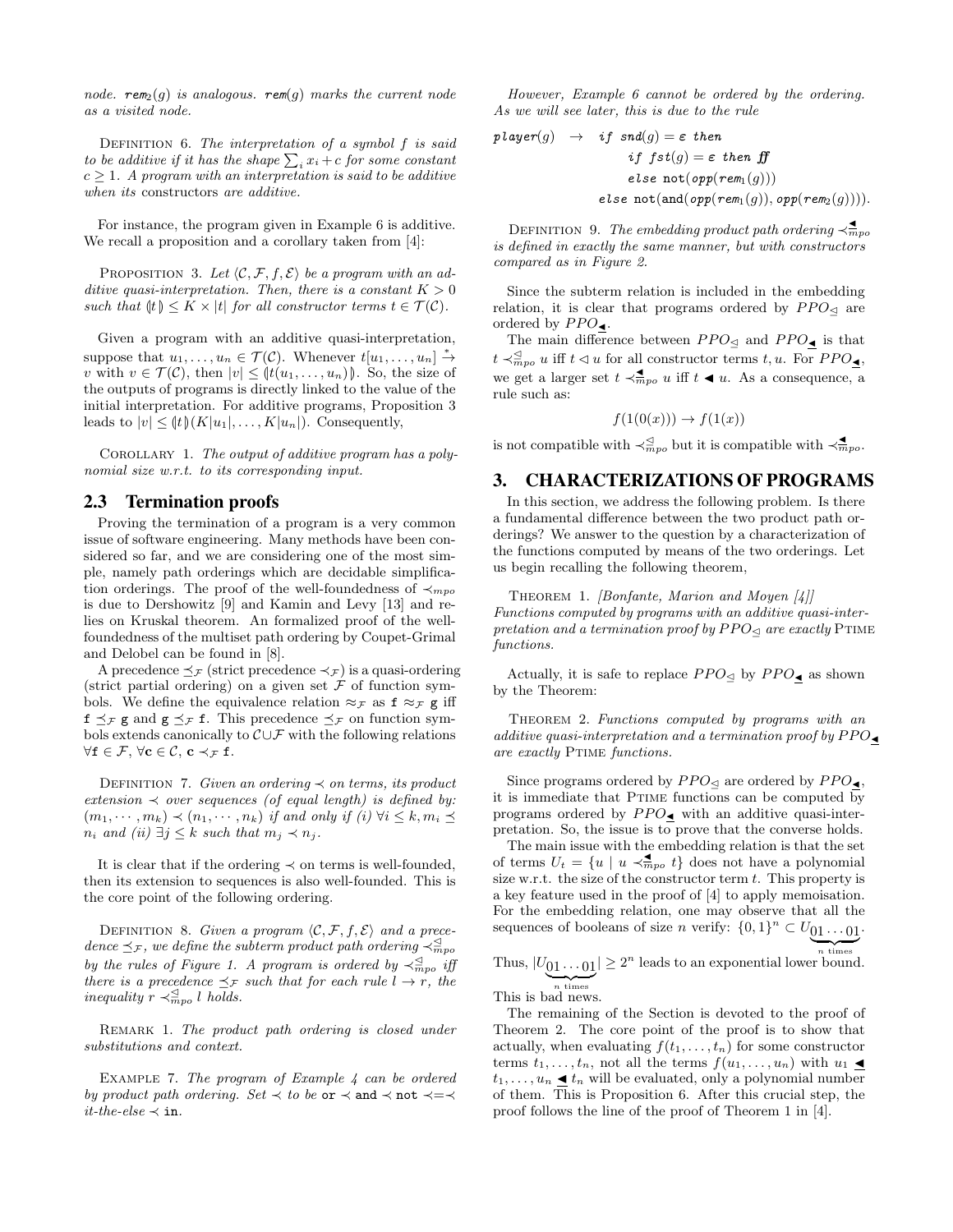$$
\frac{s \blacktriangleleft t}{s \prec_{mpo}^{\preceq}} s, t \in \mathcal{T}(\mathcal{C}) \qquad \frac{s \preceq_{mpo}^{\preceq} t_i}{s \prec_{mpo}^{\preceq}} f(\ldots, t_i, \ldots)} f \in \mathcal{F} \bigcup \mathcal{C} \qquad \frac{\forall i \leq n : s_i \prec_{mpo}^{\preceq} f(t_1, \ldots, t_n)}{g(s_1, \ldots, s_m) \prec_{mpo}^{\preceq} f(t_1, \ldots, t_n)} g \preceq_{\mathcal{F}} f(\mathcal{C}) f \in \mathcal{F}
$$

$$
\frac{(s_1, \dots, s_n) \prec_{mpo}^{\preceq} (t_1, \dots, t_n)}{g(s_1, \dots, s_n) \prec_{mpo}^{\preceq} f(t_1, \dots, t_n)} g, f \in \mathcal{F}
$$

#### Figure 1: The subterm product path ordering

$$
\frac{s \blacktriangleleft t}{s \prec_{mpo}^{\blacktriangleleft} t} s, t \in \mathcal{T}(\mathcal{C}) \qquad \frac{s \preceq_{mpo}^{\blacktriangleleft} t_i}{s \prec_{mpo}^{\blacktriangleleft} f(\ldots, t_i, \ldots)} f \in \mathcal{F} \bigcup \mathcal{C} \qquad \frac{\forall i \leq n : s_i \prec_{mpo}^{\blacktriangleleft} f(t_1, \ldots, t_n)}{g(s_1, \ldots, s_m) \prec_{mpo}^{\blacktriangleleft} f(t_1, \ldots, t_n)} g \in \mathcal{F} \bigcup \mathcal{C}, f \in \mathcal{F}
$$

$$
\frac{(s_1, \dots, s_n) \prec^{\blacktriangleleft}_{mpo} (t_1, \dots, t_n) \qquad \mathbf{f} \approx_{\mathcal{F}} \mathbf{g}}{\mathbf{g}(s_1, \dots, s_n) \prec^{\blacktriangleleft}_{mpo} \mathbf{f}(t_1, \dots, t_n)} g, f \in \mathcal{F}
$$

#### Figure 2: The embedded product path ordering

In the rest of the Section, we suppose given a program  $\langle \mathcal{C}, \mathcal{F}, f, \mathcal{E} \rangle$  which has a termination proof by  $PPO_{\blacksquare}$  and a quasi-interpretation.

PROPOSITION 4.

- 1. For each constructor terms t and s,  $s \prec_{mpo}^{\blacktriangleleft} t$  iff  $s \blacktriangleleft t$ .
- 2. If t is a constructor term and u contains a function symbol, then  $u \nmid_{mpo}^{\blacktriangleleft} t$ .

PROOF. The proof is by induction on the definition of the path ordering.  $\square$ 

PROPOSITION 5. For all rules  $f(p_1, \dots, p_n) \to r$ , there is a context C such that

- $r = C[f_1(\vec{u_1}), \ldots, f_k(\vec{u_k})],$
- $\bullet$  C does not contain any symbol of rank of f,
- $f_1, \ldots, f_k$  have the rank of f,
- the  $\vec{u_i}$ 's are constructor terms.

PROOF. We define  $C$  to be the largest context such that  $r = C[t_1, \ldots, t_n]$  and

- $\bullet$  C does not contain any symbol of rank of f
- for all i,  $t_i = f_i(\vec{u_i})$  with  $f_i$  of rank of f.

The key point is to verify that the  $\vec{u_i}$ 's are actually sequences of constructor terms. Let us remind that the patterns  $p_1, \ldots, p_n$  are themselves constructor terms. Notice also that for all  $i \leq n$ , since  $t_i = f_i(\vec{u_i}) \leq \frac{1}{m} p_o$   $r \leq \frac{1}{m} p_o$  $f(p_1, \dots, p_n)$ , it is necessarily the case that  $(\vec{u_i}) \prec^{\blacktriangle} \overline{m_{po}}(\vec{p}).$ Then, by definition  $u_i \trianglelefteq p_i$  for all  $i \leq n$  and consequently, by Proposition 4 (2), the  $u_i$ 's contain no function symbols.  $\Box$ 

PROPOSITION 6. There is a finite set of terms  $\Theta$  such that:

- for all symbol  $f \in \mathcal{F}$ ,
- for all constructor terms  $t_1, \ldots, t_n$ ,
- for all constructor terms  $u_1, \ldots, u_k$ ,
- for all function symbol g of rank of f such that  $f(t_1,\ldots,t_n)\stackrel{*}{\rightarrow}C[g(u_1,\ldots,u_k)],$
- for all  $i \leq k$ ,

there is an element  $e \in \Theta$ , some positions  $q_1, \ldots, q_h$  and some indices  $i_1, \ldots, i_h$  such that  $u_i = e[t_{i_1}|_{q_1}, \ldots, t_{i_h}|_{q_h}]$ .

PROOF. Let  $\Theta$  be the following set.

- $x \in \Theta$ .
- for all  $f(p_1, \dots, p_n) \to r$ , for all  $i \leq n, p_i \in \Theta$ ,
- for all  $q, r \in \Theta$ , for all  $p \blacktriangleleft q$ ,  $ext(p, q, r) \in \Theta$ .

This set is finite. Indeed, the height  $||\text{ext}(p, q, r)|| \le$  $\max(||p||, ||r||)$ , so that  $\Theta \subseteq \{v \mid ||v|| \leq d\}$  with  $d =$  $\max\{||p_i|| \mid f(p_1, \cdots, p_n) \to r \in \mathcal{R}\}.$ 

Now, we proceed by induction on the length of the derivation.

For the base case,  $f(t_1, \dots, t_n) \stackrel{*}{\rightarrow} f(t_1, \dots, t_n)$ , the result is trivial (take  $e = x, q = \varepsilon$ ).

Otherwise,

 $f(t_1, \dots, t_n) \stackrel{*}{\rightarrow} C[g(u_1, \dots, u_n)] \rightarrow C[C'[h(v_1, \dots, v_n)]]$  after application of the rule  $g(p_1, \dots, p_n) \to C'[h(s_1, \dots, s_n)]$ with the substitution  $\sigma$ . That is,  $u_i = p_i \sigma$  and  $v_i = s_i \sigma$ with  $i \leq n$ . By Proposition 4,  $s_i \trianglelefteq p_j$  for some j and  $v_i =$  $s_i[\sigma(x_{j_1}), \ldots, \sigma(x_{j_\ell})]$  for the set  $x_{j_1}, \ldots, x_{j_\ell}$  of the variables of  $s_i$ , that is a subset of the variable of  $p_i$ . By induction, we can state that  $u_i = p_i[\sigma(x_1), \dots, \sigma(x_\ell)] = e[t_{i_1}|_{q_1}, \dots, t_{i_h}|_{q_h}]$ for some  $e \in \Theta$  and some positions  $q_1, \ldots, q_h$  and indices  $i_1, \ldots, i_h$ . Notice that  $p_i \in \Theta$ , and since  $s_i \triangleleft p_i$ ,  $ext(s_i, p_i, e) \in$ Θ. According to Proposition 2, there are positions  $r_1, \ldots, r_h$ and indices  $j_1, \ldots, j_{h'}$  such that:

$$
v_i = \text{ext}(s_i, p_i, e) [t_{j_1}|_{q_{j_1}, r_1}, \dots, t_{j_{h'}|_{q_{j_{h'}}, r_{h'}}}]
$$

Since  $ext(s_i, p_i, e) \in \Theta$ , we have the desired property.  $\Box$ 

COROLLARY 2. Given a program  $\langle \mathcal{C}, \mathcal{F}, f, \mathcal{E} \rangle$  ordered by  $PPO_{\blacktriangleleft}, f \in \mathcal{F}$  and constructor terms  $t_1, \ldots, t_n$ , we denote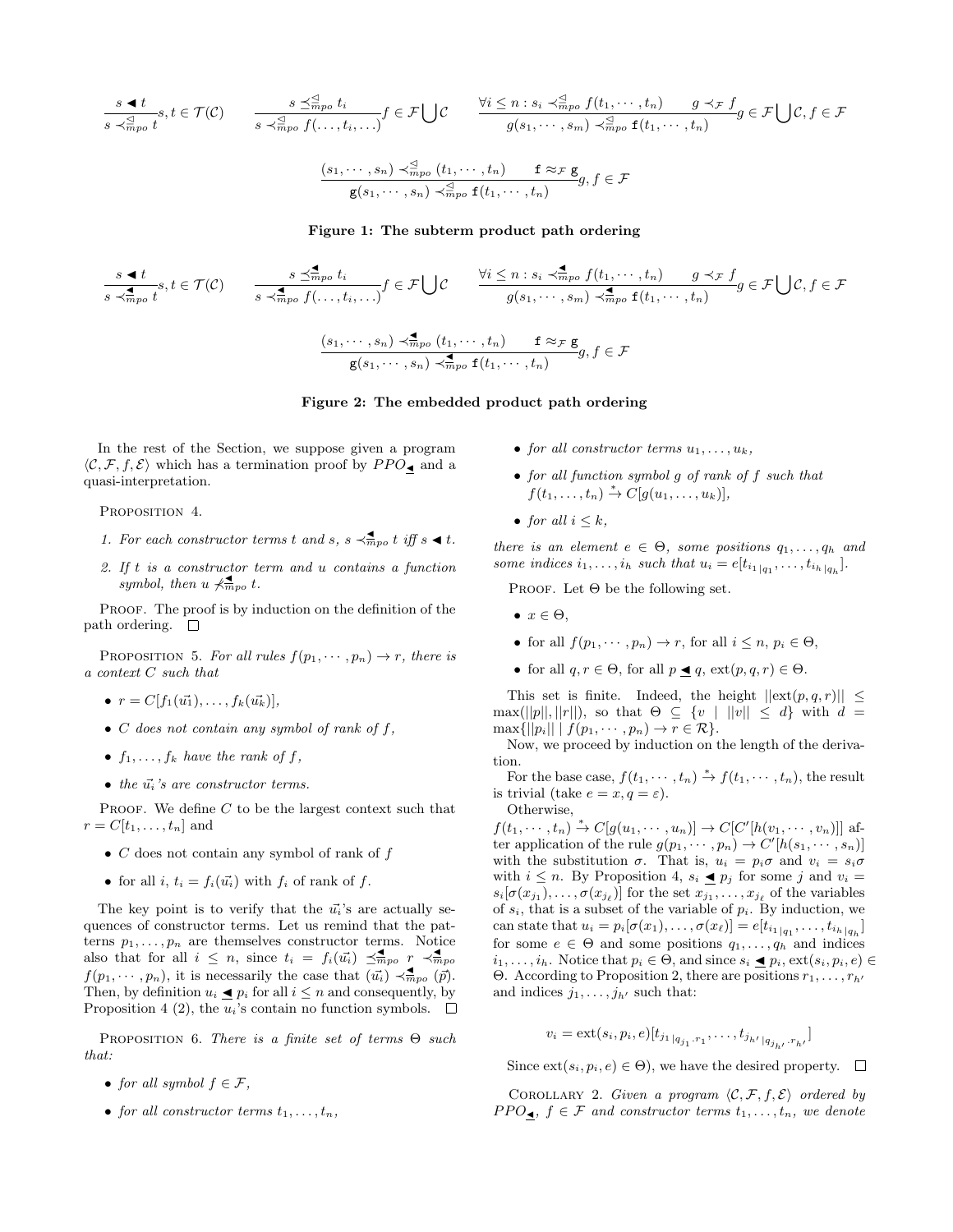by  $T_{(f,t_1,...,t_n)}$  the call tree rooted by  $(f,t_1,...,t_n)$  and by  $R_{(f,t_1,...,t_n)}$  the subset of nodes  $(g, u_1,..., u_m) \in T_{(f,t_1,...,t_n)}$ such that  $g \simeq f$ . There is a polynomial P such that:  $|R_{(f,t_1,...,t_n)}| \leq P(\max(|t_1|,...,|t_n|)).$ 

PROOF. As seen above, if  $(g, u_1, \ldots, u_m) \in R_{(f,t_1,\ldots,t_n)}$ , then for all  $i \leq m$ ,  $u_i = e[t_{i_1|q_1}, \ldots, t_{i_h|q_h}]$  for some  $e \in \Theta$ as defined above. One may observe that the number of positions for each  $q_i$  is bounded by  $\sum_i |t_i|$ . Let d be the maximal arity of the contexts  $e \in \Theta$ . Without loss of generality, we suppose d to be greater than the arity of any symbols in  $\mathcal{F}$ . We conclude, taking  $P(x) = |\mathcal{F}| \times |\Theta| \times (d \times x)^{2d}$ .

LEMMA 1. Let  $f$  be a functional program with an additive quasi-interpretation. Then, there is a polynomial  $Q_f$  such that for any equation  $\ell \to r$  and all  $e \triangleleft r$ ,  $\|\llbracket e \rrbracket(t_1, \ldots, t_n)\| \leq$  $Q(\max(|t_1|, \ldots, |t_n|))$  with  $t_1, \ldots, t_n$  constructor terms.

PROOF. It is proved by induction on the structure of  $e$ , using Corollary 1.  $\square$ 

PROOF THEOREM 2. A naive implementation would lead to an exponential number of function calls. This issue is easily skipped if we switch from a call-by-value semantics to a call-by-value semantics with cache, see Figure 3. In the definition, we set  $\mathfrak S$  to be the set of substitutions whose range is a subset of constructor terms.

This technique is very common in algorithmic studies, it is known as dynamic programming, a technique inspired from Andersen and Jones' rereading (cf. [1]) of a simulation technique over 2 way push-down automata by Cook (see [7]) also known as memoization.

Our general purpose is to show that the size of the cache remains polynomial w.r.t. the size of the input, that is

- there is a polynomial number of entries and
- each entry has polynomial size, in other words:
	- the size of the arguments of calls are polynomial
	- the size of output terms is polynomial

Since each step of the call-by-value semantics with cache can be performed in polynomial (actually linear) time w.r.t. the size of the cache, the items above are sufficient to ensure that the computation can be done in polynomial time.

Actually, one must also note that functions computed by additive program have output of polynomial size w.r.t. their inputs (Corollary 1). Consequently, to ensure that the cache has polynomial size, one only need to verify that arguments of function calls in the cache have polynomial size.

We will proceed by induction on the rank of symbols, and consequently, we provide a polynomial  $P_f$  to bound the size of the cache of the function  $f$ , depending only on the rank of f. Without loss of generality, we can suppose that  $P_f \geq P_g$ if  $g \prec f$ .

First, let us define  $D$  to be the maximal arity of functions, A to be the number of function symbols and R to be the maximal size of the right-hand side of a rule. Finally, let us suppose we want to compute  $f(t_1, \ldots, t_n)$ . Elements in the cache will be terms  $g(u_1, \ldots, u_m)$  such that  $f(t_1, \ldots, t_n) \stackrel{*}{\rightarrow}$  $C[g(u_1, \ldots, u_m)]$ . Consequently, g has rank smaller or equal to the rank of  $f$ .

#### *Base case.*

Consider the evaluation of functions with minimal rank. Let us consider such a function  $f$ . Suppose that we are given a term  $f(t_1, \ldots, t_n)$ . Consider a term  $g(u_1, \ldots, u_m)$  in the cache, since q has rank equivalent to the one of  $f$ , by Corollary 2, there are at most  $P_D(\max(|t_1|, \ldots, |t_n|))$  such nodes. Due to Proposition 4(1), each of these argument has size bounded by  $\max(|t_1|, \ldots, |t_n|)$ . We set accordingly the polynomial  $P_f(x) = x \times P_D(x)$ .

#### *Induction step.*

Now, suppose f being of a higher rank. Suppose we want to compute  $f(t_1, \ldots, t_n)$ . Consider its call-tree  $T_{f(t_1,\ldots,t_n)}$ . There is actually a bijection between the set  $S_{(f,t_1,...,t_n)} =$  $\{(g, v_1, \ldots, v_n) \mid (g, v_1, \ldots, v_n) \in T_{(f,t_1,\ldots,t_n)}\}\$  and the set of entries in the cache  $\text{Cache}_{f(t_1,...,t_n)}$ . Each element of the cache  $(g, v_1, \ldots, v_k, v) \in \text{Cache}_{(f,t_1,\ldots,t_n)}$  corresponds to some node  $(g, v_1, \ldots, v_k) \in T_{(f,t_1,\ldots,t_n)}$ . To sum up, it is sufficient to count the number of elements in  $S_{(f,t_1,...,t_n)}$ verifying that their arguments have polynomial size.

Suppose that  $f(t_1,\ldots,t_n) \stackrel{*}{\rightarrow} C[g(u_1,\ldots,u_m)]$  with g of equal rank to the one of  $f$ . Again, by Proposition 2, there are only  $P(\max(|t_1|, \ldots, |t_n|))$  entries in the cache for some polynomial P. Each of these arguments having size smaller than  $\max(|t_1|, \ldots, |t_n|)$  by embedding.

So, the main issue is to evaluate the number of entries in the cache involving functions of smaller rank. Let  $\rightsquigarrow_f$  be the following binary relation.  $(g, v_1, \ldots, v_k) \sim_f (h, w_1, \ldots, w_m)$ holds iff  $g$  has the rank of  $f$  and there exists some function symbol  $h' \prec f$  and some terms  $w'_1, \ldots, w'_k$  such that

$$
(g, v_1, \ldots, v_k) \sim (h', w'_1, \ldots, w'_k) \sim^* (h, w_1, \ldots, w_\ell).
$$

One may observe that  $(g, \vec{u}) \leadsto_f (h, \vec{v})$  implies that  $h \prec f$ . Let  $D_{(g,u_1,...,u_k)} =$ 

 $\{(h, w_1, \ldots, w_\ell) \mid (g, v_1, \ldots, v_k) \leadsto_f (h, w_1, \ldots, w_\ell)\}.$  The elements in  $S_{(f,t_1,...,t_n)}$  splits as follows:

$$
S_{(f,t_1,...,t_n)} = R_{(f,t_1,...,t_n)} \cup \bigcup_{(g,\vec{u}) \in R_{(f,t_1,...,t_n)}} D_{(g,\vec{u})}.
$$
 (1)

Let us compute the size of  $D_{(g,u_1,...,u_m)}$  for some node  $(g, u_1, \ldots, u_m) \in R_{(f,t_1,\ldots,t_n)}$ . The relation  $\leadsto_f$  can be reformulated as  $(g, u_1, \ldots, u_m) \rightsquigarrow_f (h, w_1, \ldots, w_k)$  iff one of the two statement holds:

$$
(g, \vec{u}) \sim (h, \vec{w}) \wedge h \prec f \tag{2}
$$

$$
(g, \vec{u}) \sim (h', \vec{u'}) \sim_f (h, \vec{w}) \text{ with } h' \prec f \tag{3}
$$

Let  $G_{(g,u_1,...,u_m)}$  denotes the set of nodes verifying Equation (2). Let us consider a node  $(h, w_1, \ldots, w_k) \in G_{(g, u_1, \ldots, u_m)}$ . Let us make the hypothesis (which we prove a little bit further) that there is a polynomial Q such that for all  $i \leq k$ , we have  $|w_i| \leq Q(\max(|t_1|, \ldots, |t_n|))$ . Then, by induction, the cache corresponding to the computation of  $h(w_1, \ldots, w_k)$  is bounded by  $P_h(Q(\max(|t_1|, \ldots, |t_n|)))$ . Consequently, the size of  $D_{(g,u_1,...,u_m)}$  is bounded by

$$
\sum_{(h,w_1,...,w_k)\in G_{(g,u_1,...,u_m)}} P_h(Q(\max(|t_1|,...,|t_n|))).
$$

Recall that  $|G_{(g,u_1,...,u_m)}| \leq R$ . Consequently, taking  $P_H$  a polynomial bounding  $P_h$  for all such h, we get the bound  $|D_{(g,u_1,...,u_m)}| \leq R \times P_H(Q(\max(|t_1|,...,|t_n|))).$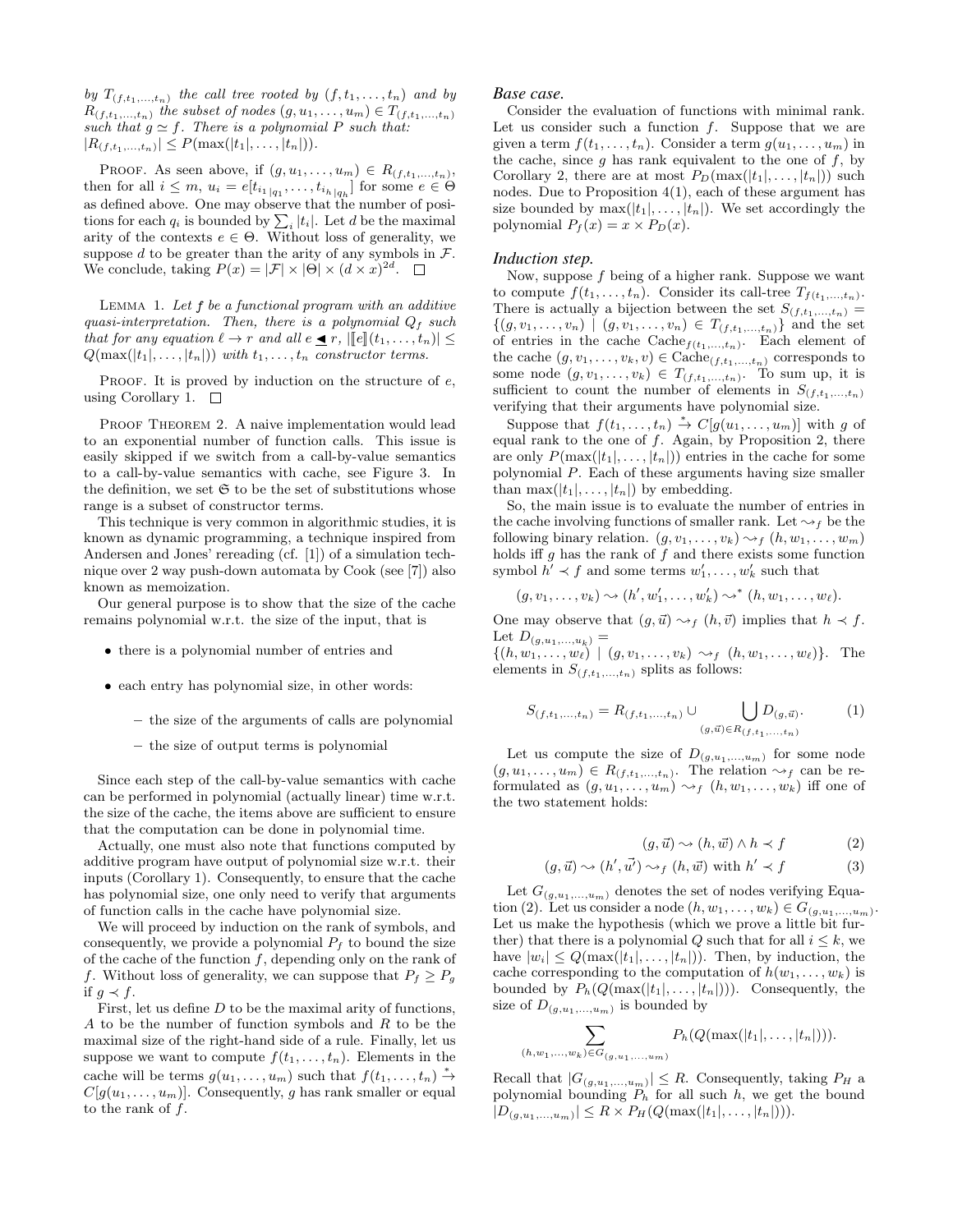(Constructor)

\n
$$
\mathbf{c} \in \mathcal{C} \quad \langle C_{i-1}, t_i \rangle \Downarrow_c \langle C_i, v_i \rangle
$$
\n
$$
\overline{\langle C_0, \mathbf{c}(t_1, \dots, t_n) \rangle} \Downarrow_c \langle C_n, \mathbf{c}(v_1, \dots, v_n) \rangle
$$
\n(Read)

\n
$$
\frac{\langle C_{i-1}, t_i \rangle \Downarrow_c \langle C_i, v_i \rangle \quad (\mathbf{f}, v_1, \dots, v_n, v) \in C_n}{\langle C_0, \mathbf{f}(t_1, \dots, t_n) \rangle \Downarrow_c \langle C_n, v \rangle}
$$
\n(Update)

\n
$$
\frac{\langle C_{i-1}, t_i \rangle \Downarrow_c \langle C_i, v_i \rangle \quad \mathbf{f}(p_1, \dots, p_n) \to r \in \mathcal{E} \quad \sigma \in \mathfrak{S} \quad p_i \sigma = v_i \quad \langle C_n, r \sigma \rangle \Downarrow_c \langle C, v \rangle}{\langle C_0, \mathbf{f}(t_1, \dots, t_n) \rangle \Downarrow_c \langle C \cup (\mathbf{f}, v_1, \dots, v_n, v), v \rangle}
$$



Recalling Equation (1), we can state that the cache of  $f(t_1,\ldots,t_n)$  is bounded by

$$
P(\max(|t_1|,\ldots,|t_n|))\times(1+R\times P_H(Q(\max(|t_1|,\ldots,|t_n|))))
$$

which is a polynomial in  $\max(|t_1|, \ldots, |t_n|)$ , thus completing the induction.

So, it remains to prove the existence of  $Q$  as defined above. Recalling the definition of  $\leadsto$ , for all  $(h, w_1, \ldots, w_k) \in$  $G_{(g,u_1,...,u_m)}$ , we have  $g(u_1,...,u_m) \to r\sigma = C[h(e_1,...,e_k)]\sigma$ for some context C and some terms  $e_i$  with  $e_i \sigma \stackrel{!}{\rightarrow} w_i$ . Observe that terms in the range of  $\sigma$  have size bounded by  $\max(|u_1| \ldots, |u_m|)$ , themselves bounded by  $\max(|t_1|, \ldots, |t_n|)$ . So, employing Lemma 1, we can state that  $e_i\sigma$  has size polynomially bounded by  $Q_{e_i}(\max(|t_1|, \ldots, |t_n|))$ . Since there are only finitely many (there are finitely many rules) such  $e_i$ , the proof is done.  $\square$ 

#### 4. COURSE OF VALUE EXTENSION

In this section, we suppose that we have a well-founded partial ordering < on terms which is closed by substitution and context, think of  $\lt$  has  $\lt^{\leq}_{mpo}$  or  $\lt^{\leq}_{mpo}$ .<sup>3</sup> Let us suppose that a theory  $T$  is defined as the set of program such that for all rules  $\ell \to r$ ,  $\ell > r$ . The ordering being closed by context and substitution,  $u \to v$  implies  $u > v$  thus leading to termination.

DEFINITION 10. The course-of-value (cov) extension of  $T$ induced by a relation  $>$  is the set of programs such that for all terms  $u_1, \ldots, u_n$ ,  $f(u_1, \ldots, u_n) \rightarrow_f r$  implies  $f(u_1, \ldots, u_n)$ r.

By induction on the rank of symbols, it is easy to prove that such a property provides termination (one may observe that the property is actually a weak form of termination proof by dependency pairs. A good complexity analysis in the context of depedency pairs has been done by Hirokawa and Moser [11]).

We can presently state our second main theorem:

THEOREM 3.

1. Functions computed by cov-programs with an additive quasi-interpretation and a termination proof by  $PPO\triangleleft$ are exactly PTIME functions.

2. Functions computed by cov-programs with an additive quasi-interpretation and a termination proof by  $PPO_{\blacktriangleleft}$ are exactly Pspace functions.

The theorem can be interpreted as follows. Even if  $PPO\triangleleft$ and  $PPO_{\blacktriangleleft}$  characterize the same class of functions (namely Ptime), they contain different algorithms. In other words, we gave an indirect proof of an essential difference between the two program sets.

One may observe first that the program of the generalized geography given in Example 6 cannot be proven terminating within  $PPO_{\leq}$ . The issue comes from the rule<sup>4</sup>

$$
\begin{array}{lcl} \mathtt{player}(g) & \to & \mathtt{if} \ \mathtt{snd}(g) = \varepsilon \ \mathtt{then} \\ & \mathtt{if} \ \mathtt{fst}(g) = \varepsilon \ \mathtt{then} \ \mathtt{ff} \\ & \mathtt{else} \ \mathtt{not}(\mathtt{opp}(\mathtt{rem}_1(g))) \\ & \mathtt{else} \ \mathtt{not}(\mathtt{and}(\mathtt{opp}(\mathtt{rem}_1(g)), \mathtt{opp}(\mathtt{rem}_2(g)))) . \end{array}
$$

It cannot be ordered by  ${\cal PPO}_\unlhd$  even with course-of-value extension. Indeed,  $\texttt{player}(g)$  cannot be compared to  $\texttt{opp}(\texttt{rem}_1(g))$ . But even  $\lbrack \lbrack \mathsf{rem}_1 \rbrack \rbrack(g)$  cannot be compared to the term g whatever the constructor term g. Consider for instance the term  $\texttt{rem}_1(\textbf{cons}(T(V(1(\varepsilon),\varepsilon,\varepsilon)),\textbf{cons}(V(0(\varepsilon),1(\varepsilon),\varepsilon),\textbf{nil}))).$  We have

$$
[\![\texttt{rem}_1]\!](\texttt{cons}(T(V(1(\varepsilon),\varepsilon,\varepsilon)),\texttt{cons}(V(0(\varepsilon),1(\varepsilon),\varepsilon),\textbf{nil})))\! = \\ \texttt{cons}(V(1(\varepsilon),0(\varepsilon),\varepsilon),\texttt{cons}(0(\varepsilon),\textbf{nil}))
$$

but

$$
\mathbf{cons}(V(1(\varepsilon),0(\varepsilon),\varepsilon),\mathbf{cons}(0(\varepsilon),\mathbf{nil})) \ntrianglelefteq \\ \mathbf{cons}(T(V(1(\varepsilon),\varepsilon,\varepsilon)),\mathbf{cons}(V(0(\varepsilon),1(\varepsilon),\varepsilon),\mathbf{nil})).
$$

However, it is clear that

$$
\cos(V(1(\varepsilon), 0(\varepsilon), \varepsilon), \cos(0(\varepsilon), \text{nil})) \le
$$
  

$$
\cos(T(V(1(\varepsilon), \varepsilon, \varepsilon)), \cos(V(0(\varepsilon), 1(\varepsilon), \varepsilon), \text{nil}))
$$

and more generally speaking, it is obvious that  $\llbracket \text{rem}_1 \rrbracket(g)$  is embedded in g! Thus, the relation  $\rightarrow_{\text{player}}$  can be ordered by  $\mathit{PPO}_{\blacktriangle}$ . More generally, we will see that the program can be ordered by cov- $PPO_{\blacktriangleleft}$ .

#### 4.1 Proof of Theorem 3

<sup>3</sup>A reminder for the reader: Remark 1.

<sup>4</sup>Which is typically a course-of-value/parameter substitutions recursion schema.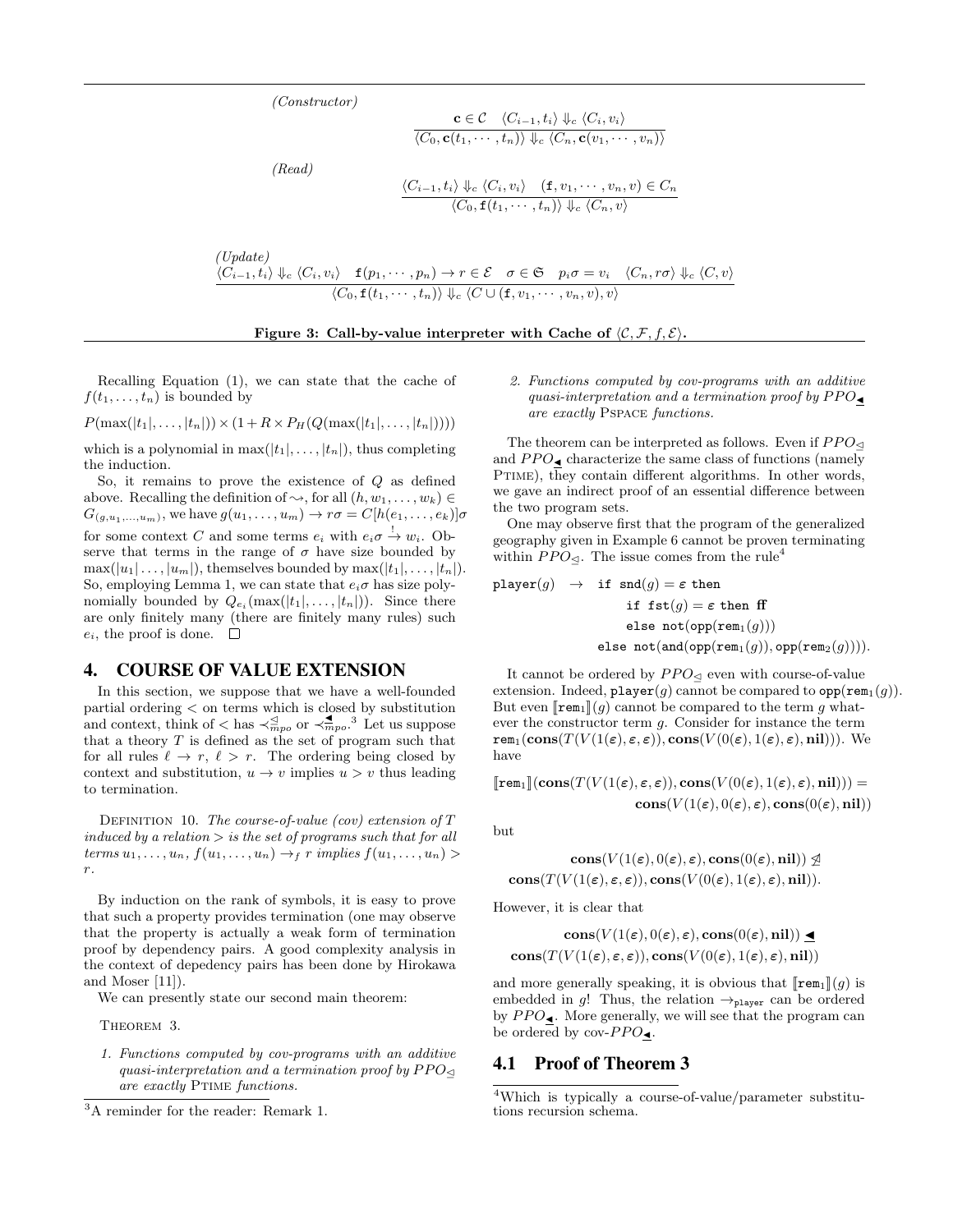The end of the section is devoted to the proof of the Theorem.

Since program with an additive quasi-interpretation and a termination proof by  $PPO\triangleleft$  are part of cov-programs with an additive quasi-interpretation and a termination proof by  $PPO\triangleleft$ , it is clear that these latter program contain at least all Ptime functions. Thus, the first item of the Theorem is a direct corollary of the following proposition:

PROPOSITION 7. Functions computed by cov-programs with an additive quasi-interpretation and a termination proof by  $PPO_{\lhd}$  can be computed in polynomial time.

PROOF. The proof goes by induction on the rank of symbols. It is actually an adaptation of the Lemma 44 in [4]. The main issue is to prove that the number of entries in the cache remain polynomial. Consider a rule application  $f(p_1, \dots, p_n)\sigma \to r\sigma$  with a constructor substitution  $\sigma$ . Let us consider g of rank of f such that  $r = C[g(q_1, \ldots, q_n)]$ . According to the ordering,  $q_i \sigma \stackrel{!}{\rightarrow} v$  implies that  $v \prec_{mpo}^{\leq} p_i \sigma$ . Thus, recursive calls corresponding to symbols of rank of  $f$ are done on terms which are subterms of the input terms.

At that point, we essentially recovered the properties we had for programs with a standard proof of termination by  $PPO_{\leq}$ . We recall that there are at most  $\sum_{i=1,...,n} |t_i|$  constructor terms that are subterms of  $t_1, \ldots, t_n$ . Thus, there are at most  $(\sum_{i=1,...,n} |t_i|)^d$  entries in the cache where d is the maximal arity of symbols. We define  $S(x) = (d \times x)^d$ . One may observe that there are at most  $S(\max(|t_1|, \ldots, |t_n|))$ entries in  $R_{(f,t_1,...,t_n)}$  with the notation R as in the section above.

Function calls corresponding to symbols of lower ranks can be treated as in [4]. Due to the subterm property, we can state that  $f(t_1, \ldots, t_n) \stackrel{*}{\rightarrow} C[g(u_1, \ldots, u_m)]$  for some constructor terms  $t_1, \ldots, t_n, u_1, \ldots, u_m$  implies the inequality  $||g(u_1, \ldots, u_m)|| \leq ||f(t_1, \ldots, t_n)||$ . Then,  $|g(u_1, \ldots, u_m)|| \leq$  $\langle f | f | (t_1, \ldots, t_n) \leq P_f(\max(|t_1|, \ldots, |t_n|))$  where the latter inequality comes from Proposition 3. Thus, inputs of subcalls have polynomial size with respect to the size of the inputs, say  $Q(x)$ .

To end the induction, suppose that the function calls of symbols of lower rank needs a cache of size  $P(x)$  where x is the size of the input. Then, each of the calls fired by symbols of rank of f can be performed in  $P(Q(x))$  which is a polynomial. To sum up, the tree has size  $S(x) \times P(Q(x))$ where x denotes the size of the input.

### $\Box$

For the second statement of the Theorem 3, we define  $\mathcal T$ to the be set of programs with a termination proof by  $PPO_{\blacktriangleleft}$ having a quasi-interpretation. The easiest part is to prove the completeness with respect to Pspace. To justify this, let us observe that the program of the generalized geography given in Example 6 is actually a cov-program with an additive quasi-interpretation and a termination proof by  $PPO_{\blacktriangle}$ . Indeed, it has a quasi-interpretation. And clearly, the fact that  $\llbracket \text{rem}_1 \rrbracket(g) \triangleleft g$  shows that the program is catched by  $PPO_{\blacktriangleleft}$ . Set the precedence to be the rank relation on symbols.

From this completeness result, the fact that PTIME functions can be computed in  $\mathcal{T}$ , that  $\mathcal{T}$  is closed by composition, it is tedious, but not difficult to prove that all Pspace predicates can be computed by cov-program with an additive quasi-interpretation and a termination proof by  $PPO_{\blacktriangle}$ .

In the other direction, the proof is done by induction on the rank of symbols. The principle is to show that the height of the call tree is bounded by a polynomial. Thus, the evaluation can be performed by a Parallel Random Access Machine (PRAM) running in polynomial time. Then, following Chandra, Kozen and Stockmeyer [6], we can state the the computation can be done in polynomial space.

Consider, within some computation, a rule application  $f(p_1, \dots, p_n)\sigma \to C[q(u_1, \dots, u_m)]\sigma$  with g of rank of f and  $\sigma$  a constructor substitution. Consider the normal forms  $u_i\sigma \stackrel{!}{\rightarrow} v_i$ . By definition of the ordering, for all  $i \leq n$ ,  $v_i \triangleq p_i \sigma$  and for one of them  $v_j \triangleleft p_i \sigma$ . Consequently, the size of one of the inputs is decreased by at least one, the other being not bigger. Consequently, the depth of the function calls of rank of  $f$  is bounded linearly by the size of the input.

We can actually go back to the proof of Theorem 2 and do exactly the same induction on symbol's rank, but replacing the size of the call tree by its depth. For symbols of lower rank, we use the trick above: these calls are polynomial and involve arguments of polynomial size. It is then routine to verify that globally the call tree has polynomial depth.

#### 5. CONCLUSION

At first sight, we could have concluded that termination proofs by sub-term or embedding correspond to the same set of algorithms. This can be justified by Theorems 1 and 2. But, as Theorem 3 shows it, this is only a partial view on sets of programs. One knows that there are several ways to compute functions, by a lot of programs. The skill of programmers is to find the right one. Thus, it is important that tools performing resource analysis are as wide as possible. We have shown that a tool based on embedding is more powerful than a tool based on the subterm relation. It would be nice to draw a general map of termination tools with such methods. To discriminate two sets of programs, we shifted the problem from a direct comparison of two programs to an indirect one. It seems that the latter is much easier in practice.

#### 6. REFERENCES

- [1] Nils Andersen and Neil D. Jones. Generalizing cook's transformation to imperative stack programs. In Proceedings of the Colloquium in Honor of Arto Salomaa on Results and Trends in Theoretical Computer Science, pages 1–18, London, UK, 1994. Springer-Verlag.
- [2] Andrea Asperti. The intensional content of rice's theorem. In George C. Necula and Philip Wadler, editors, POPL, pages 113–119. ACM, january 2008.
- [3] Guillaume Bonfante. Observation of implicit complexity by non confluence. In DICE, 2010.
- [4] Guillaume Bonfante, Jean-Yves Marion, and Jean-Yves Moyen. Quasi-interpretation: a way to control ressources. Theoretical Computer Science, 412(25):2776–2796, 2011. accepted for publication.
- [5] Guillaume Bonfante, Jean-Yves Marion, and Romain Péchoux. Synthesis of quasi-interpretations. In Logic and Complexity in Computer Science, 2005.
- [6] A. K. Chandra, D. J. Kožen, and L. J. Stockmeyer. Alternation. Journal ACM, 28:114–133, 1981.